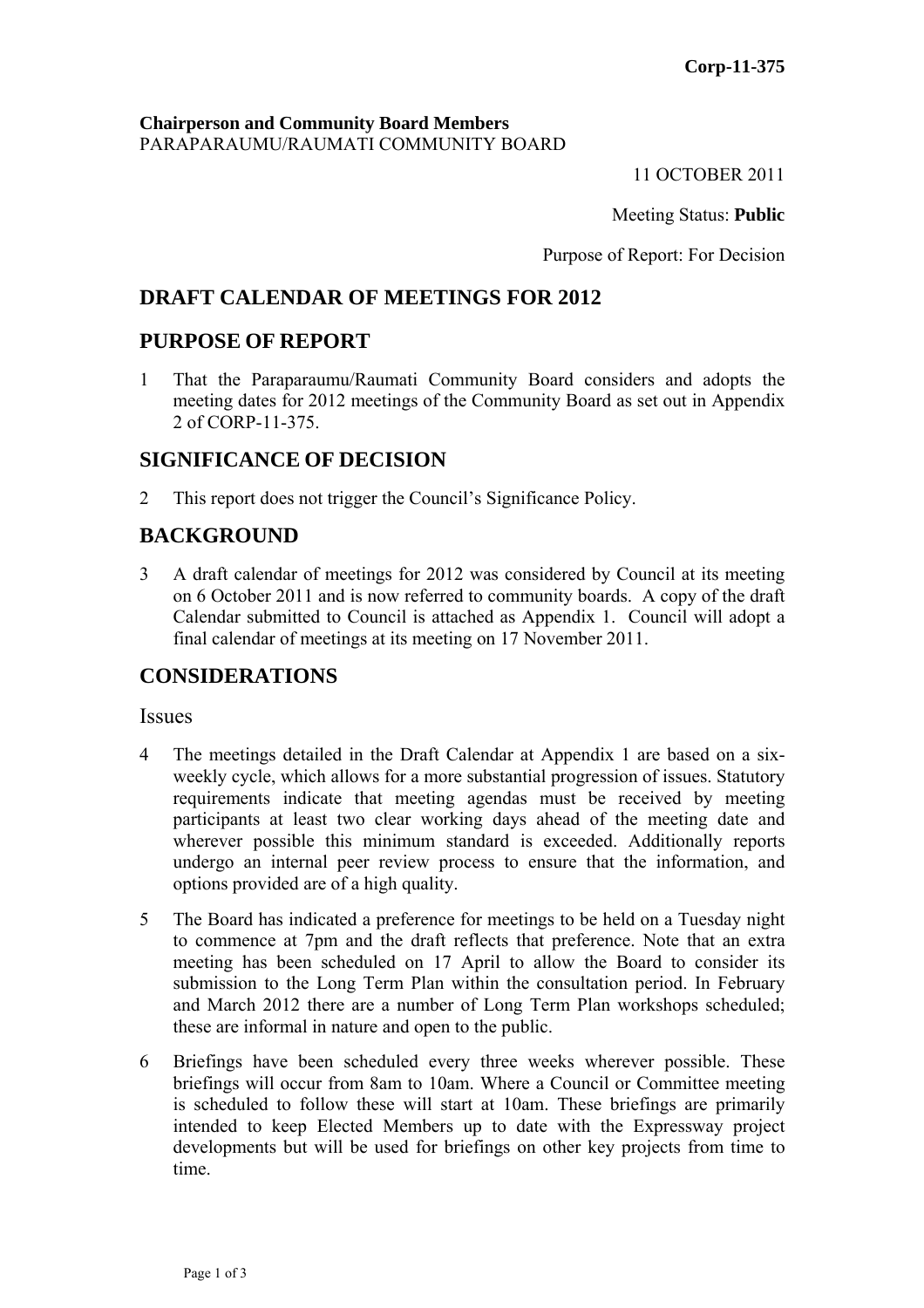- 7 In addition, some timeslots have been booked on a number of Tuesdays through April/May/June 2012 to allow for briefings on the District Plan Review process.
- 8 The dates for the Local Government New Zealand Conference and the New Zealand Community Boards' Conference are noted on the calendar; elected members usually attend these events as part of their professional development programme and a report on this will be coming to Council early in 2012.
- 9 The draft calendar also features meeting dates for the Kāpiti Island Nature Lodge Monitoring Committee, and for Te Whakaminenga o Kāpiti.
- 10 From time to time meetings have to be rescheduled or cancelled for unavoidable reasons and if this has to be done the matter is discussed initially with the Chair before Board members are consulted as to alternative dates. Any changes to the meeting schedule are flagged in the weekly Elected Members' Bulletin and email confirmation is also provided.

## Financial Considerations

11 There are no financial considerations.

### Legal Considerations

12 There are no other legal considerations.

### Delegation

13 The Community Board may make a decision on this matter.

#### **Consultation**

14 It is common practice for Council to refer the draft calendar to Community Boards for their comment before adopting the final version in December.

## Policy Implications

15 There are no policy considerations.

## Publicity Considerations

16 Meetings are publicly advertised in advance each month in the local newspapers as required by the Local Government Act 2002 and the Local Government Official Information and Meetings Act 1987.